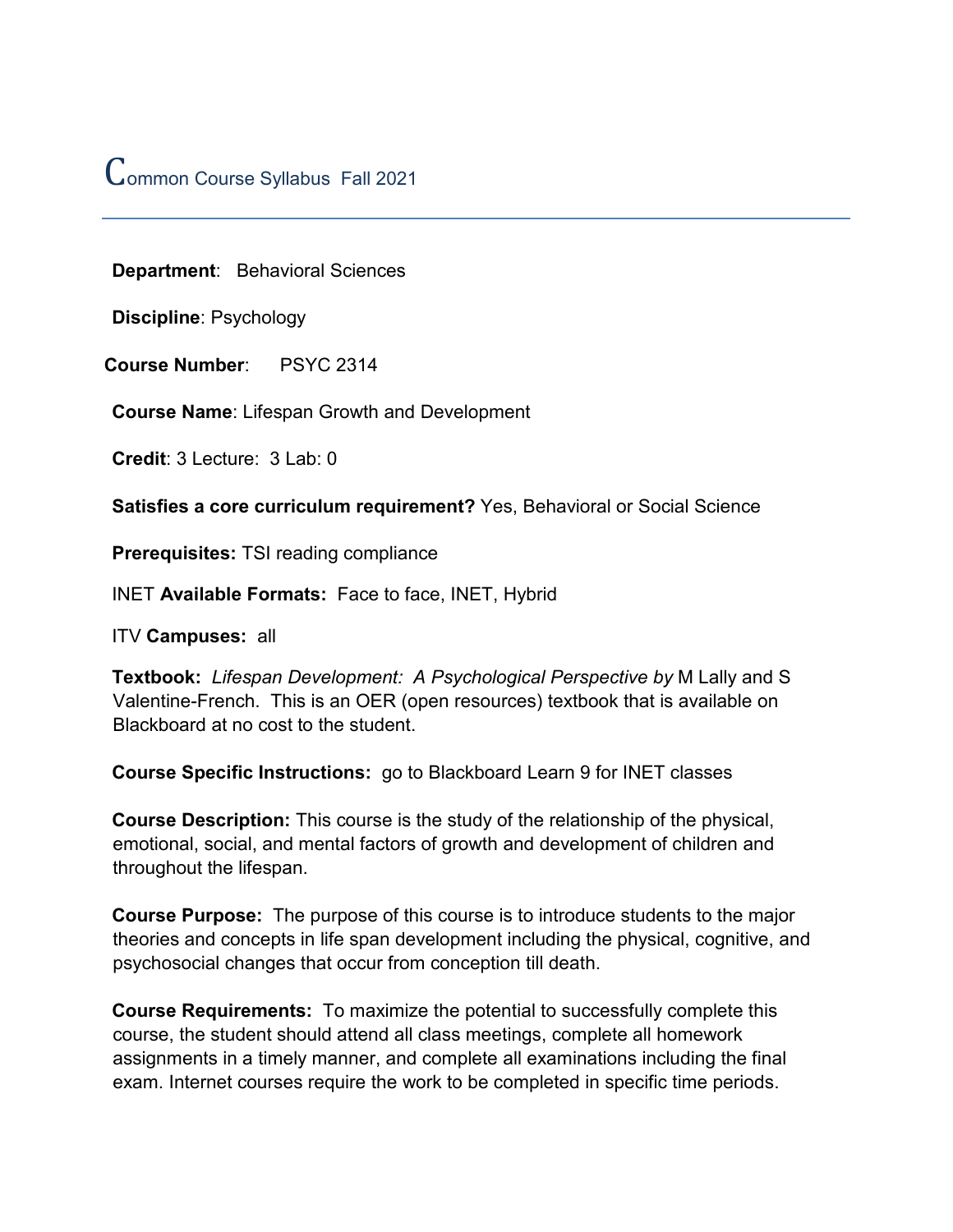**Course Evaluation:** Please see the instructor's course information sheet for specific items used in evaluation of student performance.

1

### **Student Learning Outcomes:**

Students who have successfully completed this course will be expected to:

1. Describe the stages of the developing person at different periods of the life span from birth to death.

2. Discuss the social, political, economic, and cultural forces that affect the development process of the individual.

3. Identify factors of responsible personal behavior with regard to issues such as sexual activity, substance abuse, marriage and parenting.

4. Explain the biosocial, cognitive and psychological influences throughout the lifespan as an ongoing set of processes, involving both continuity and change.

5. Describe the different developmental perspectives of the major theories of development (i.e. cognitive, learning, humanistic and psychodynamic).

6. Identify examples of some of the cultural and ethnic differences that influence development throughout the lifespan.

7. Discuss the various causes or reasons for disturbances in the developmental process.

#### **Core Objectives addressed**:

 $\Box$ **Communication skills**- to include effective written, oral and visual communication.

- **Critical thinking skills** to include creative thinking, innovation, inquiry and analysis, evaluation and synthesis of information.
- **Empirical and Quantitative skills** to include the manipulation and analysis of numerical data or observable facts resulting in informed conclusions.
- **Social Responsibility** to include the demonstrated intercultural knowledge and competence, knowledge of civic responsibility, and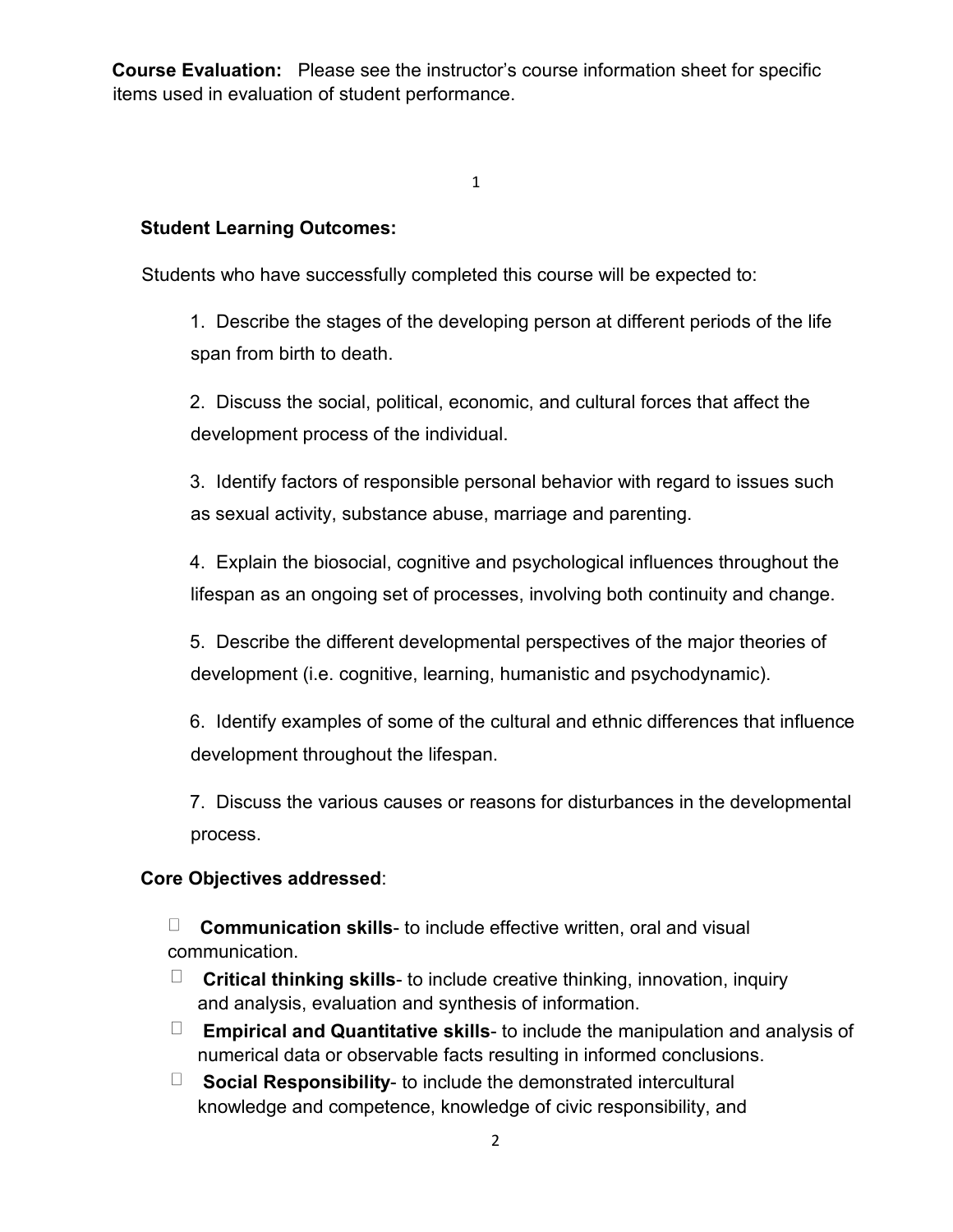the ability to engage effectively in regional, national and global communities.

# **Coordinating Board Approval Number (CIP)** 42.2703.51 25

**Disability and Accommodations:** SPC Standard Disability Statement Students with disabilities, including but not limited to physical, psychiatric, or learning disabilities, who wish to request accommodations in this class should notify the Disability Services Office early in the semester so that the appropriate arrangements may be made. Processing time could take up to 30 days once paperwork has been submitted. In accordance with federal law, a student requesting accommodations must provide acceptable documentation of his/her disability to the Disability Services Office. For more information, call or visit the Disability Services Office at Levelland (Student Health & Wellness Office) 806-7162577, Reese Center (Building 8) & Lubbock Center 806716-4675, or Plainview Center (Main Office) 806-716-4302 or 806-296-9611.

**Diversity Statement**: Non-Discrimination Statement South Plains College does not discriminate on the basis of race, color, religion (creed), gender, gender expression, marital status, sexual orientation, military status, national origin, sex, disability or age in its programs and activities. All SPC courses meet federal regulations under Title II of the ADA, Sections 504 of the Rehabilitation Act of 1973. The following person has been designated to handle inquiries regarding the non-discrimination policies: Vice President for Student Affairs, South Plains College -1401 College Avenue, Box 5, Levelland, TX 79336, 806716-2360.

**Pregnancy Accommodations:** Title IX Pregnancy Statement If you are pregnant, or have given birth within six months, Under Title IX you have a right to reasonable accommodations to help continue your education. To activate accommodations you must submit a Title IX pregnancy accommodations request, along with specific medical documentation, to the Director of Health and Wellness. Once approved, notification will be sent to the student and instructors. It is the student's responsibility to work with the instructor to arrange accommodations.

**Student Conduct**: The student handbook clearly defines appropriate classroom conduct. A student can be asked to leave the class for inappropriate conduct. You should not disrupt the class since you interfere with the learning process for your peers. Talking, sleeping, cell phones ringing, or other disruptive behaviors will result in a warning and then can result in the student being dropped from the class. If you must have a phone for sick children or emergency reasons, please put the phone on "silent" because a ringing/singing phone is very disruptive to the class.

During exams all phones, ear buds or head phones must be removed and put away, off your desk.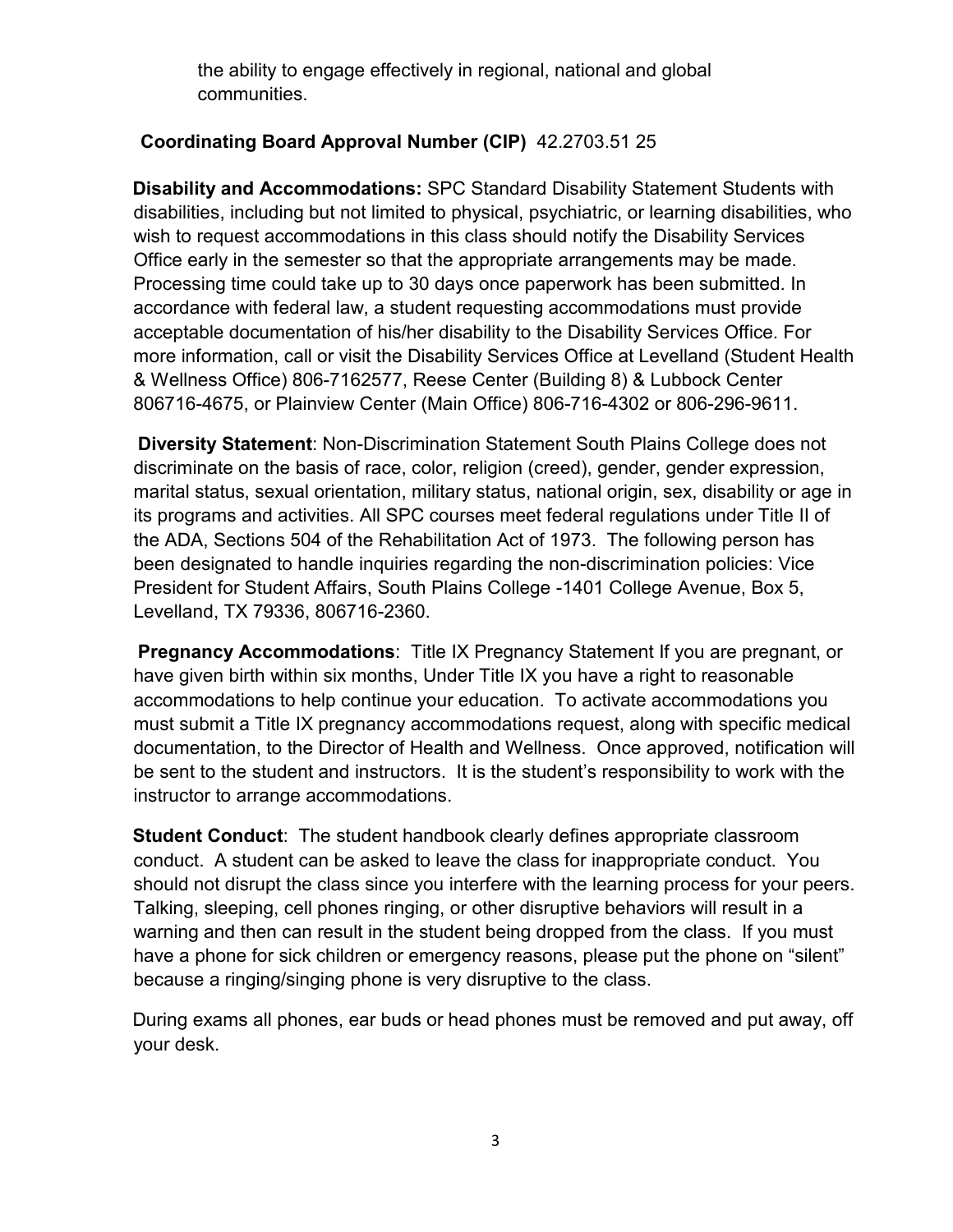# **Campus Concealed Carry syllabus statement:**

Campus Concealed Carry - Texas Senate Bill - 11 (Government Code 411.2031, et al.) authorizes the carrying of a concealed handgun in South Plains College buildings only by persons who have been issued and are in possession of a Texas License to Carry a Handgun. Qualified law enforcement officers or those who are otherwise authorized to carry a concealed handgun in the State of Texas are also permitted to do so. Pursuant to Penal Code (PC) 46.035 and South Plains College policy, license holders may not carry a concealed handgun in restricted locations. For a list of locations, please refer to the SPC policy at:

[\(http://www.southplainscollege.edu/human\\_resources/policy\\_procedure/hhc.php\)](http://www.southplainscollege.edu/human_resources/policy_procedure/hhc.php)

Pursuant to PC 46.035, the open carrying of handguns is prohibited on all South Plains College campuses. Report violations to the College Police Department at 806-7162396 or 9-1-1

**Appeal Process**: The process of appeal is outlined in the college catalog. Basically you would need to talk to the instructor, the department chair, and then the dean if the problem is not resolved. Be sure to always start with your instructor.

# **Instructor's Course Information: Dr. Skinner Fall 2021 Course Information for Psyc 2314 003**

**Office Hours**: M-Th 7:00 to 8:00 am; 11:00 to 12:00; Friday 7:30 to 9:00 am and other times by appointment.

**Email Address**: pskinner@southplainscollege.edu

**Office Phone**: 806-716-2455 **Office**: AD 146

# **Course Policies:**

**Late Work and Missed Assignments:** Work is due on the dates assigned and a 10% penalty is assessed for late work.. The paper is due on the date assigned and there is a late penalty for each day the work is late.

**Textbook:** Lally, M. & Valentine-French, S, *Lifespan Development: A Psychological Perspective.* This OER (Open Education Resource) book is on your Blackboard course at no cost to you. You just go to the Blackboard course and click on the course.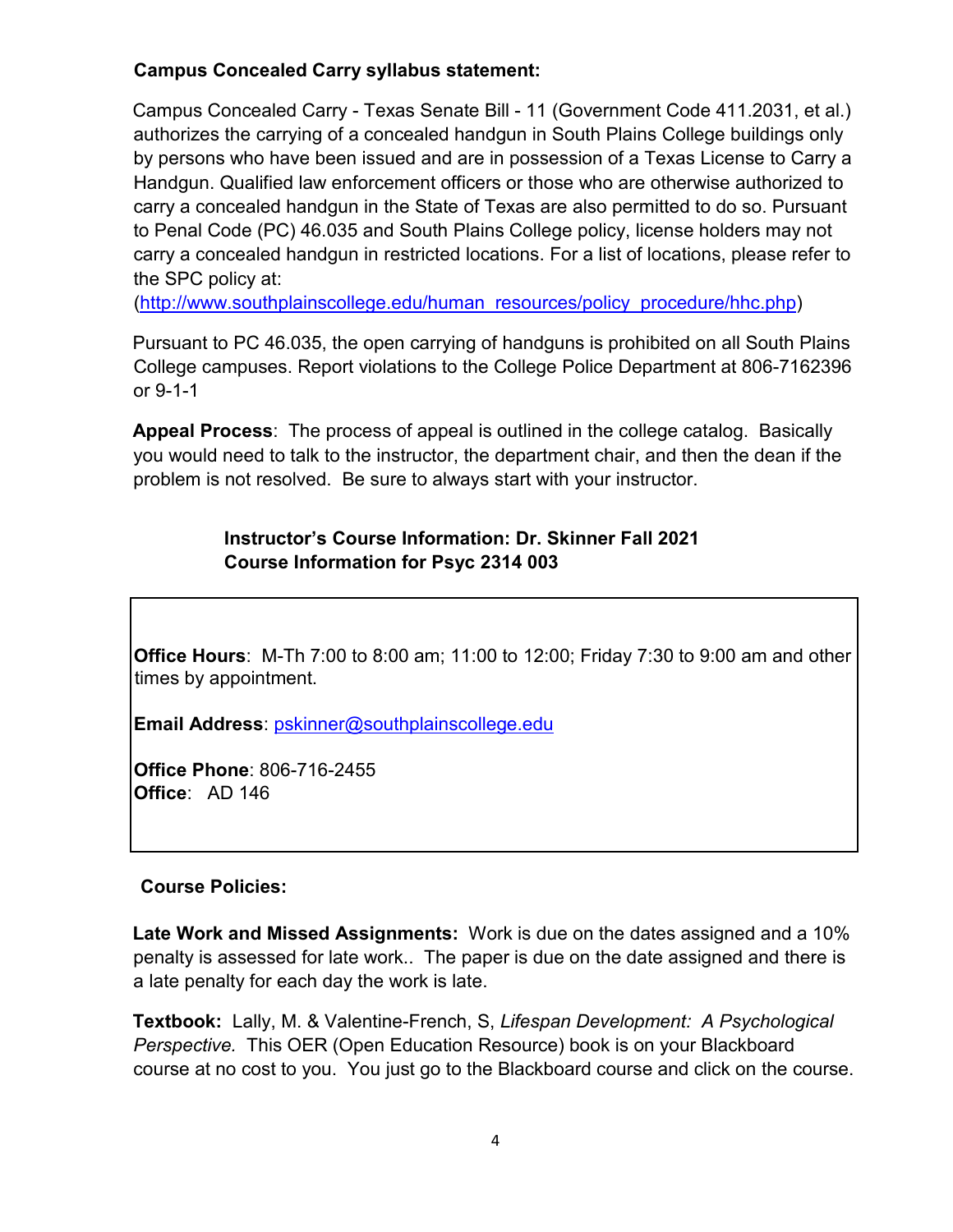**Attendance Policy**: You can check the school policy in the college catalog. In addition to the catalog policy, roll will be taken at each class session and a record of attendance maintained. You are expected to attend class. The material presented in class is not a duplication of the material in the textbook, and you will be responsible for all topics discussed in class as well as the assigned chapters in the text. **You may be dropped from the class with an X after five absences, regardless of your grade.**

**Writing Style: A**ll written assignments should be presented using the conventions of Standard Written English. South Plains College requires all students to become proficient in "academic English," a form of English that is typically used in academic, professional, and business contexts. While slang, regional idioms, and informal kinds of self-expression are appropriate in some contexts, they are out of place in academic writing. Writing instructors and professors in courses across the campus expect all students to demonstrate proficiency in using the conventions of academic English in their written work, whether it is in-class exams or take-home essays. Each instructor may also add additional requirements regarding written assignments that are contained in your syllabus. A writing center is available on every campus and is staffed with volunteer faculty who will assist you in editing you papers for all classes.

**Academic Integrity:** You are expected to do your own work. You may not work with another person to complete your assignments, discussions, or when taking your exams. You may not copy another student's work and present it as your own. You may not allow another student to copy your work. Complete honesty is required of the student in the presentation of any and all phases of course work. If the instructor determines an assignment to be plagiarized, the result can range from a zero for that assignment to failure of the course. The result will be determined by the instructor. See SPC College Catalog for additional information.

**Grading Policy/Procedure**: You will have four exams worth 100 points each and 10 assignments worth 40 points each for 400 points total points. The assignments are available in Blackboard and will be answered in Blackboard. This is a total of 800 points. You will also have a written paper that is also worth 100 points. That is a total of 900 points for the semester. Your grade will be based upon a percentage of the total points with 90%=A; 80%=B; 70%=C; 60%=D; 59% and below = F.

**Paper**: You will have a paper that is worth 100 points. The topic and instructions will be on a separate page along with the due date:

**Special Requirements**: If you miss an exam, you cannot make it up, but your final exam will be counted twice. You can take an exam with another class if you must miss class for a valid reason. If you miss more than two exams, you may be asked to drop the class.